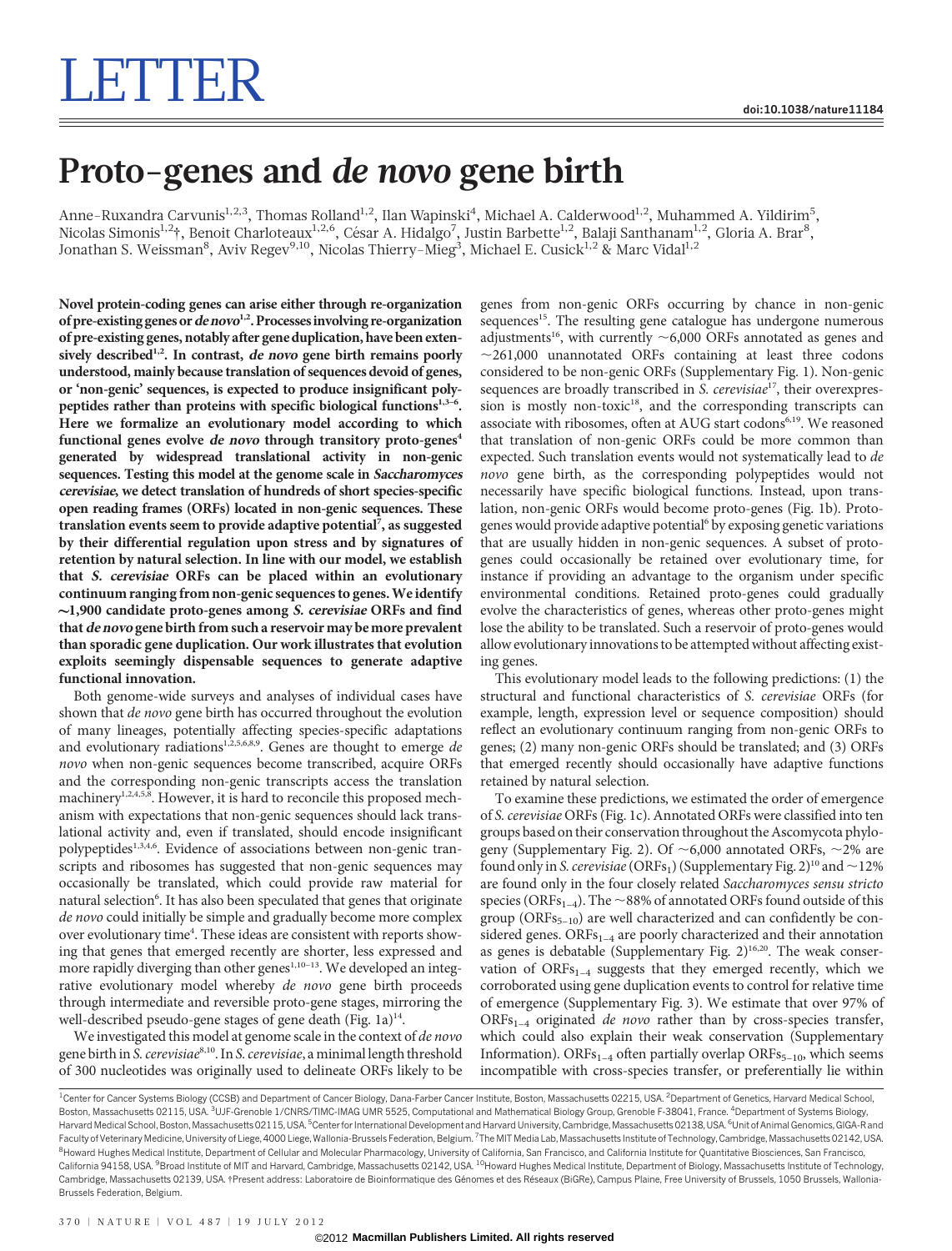

Figure 1 | From non-genic sequences to genes through proto-genes. a, Proto-genes mirror for gene birth the well-described pseudo-genes for gene death. Circular arrow indicates gene origination from pre-existing genes, such as through gene duplication. Pseudo-genes are highly related to existing genes but have accumulated disabling mutations and translation of functional proteins is no longer possible<sup>14</sup>. The premise that pseudo-gene formation represents irreversible gene death has been challenged by reports of pseudogene resurrection<sup>14</sup> (bidirectional arrow). After enough evolutionary time pseudo-gene decay renders them indistinguishable from non-genic sequences (unidirectional arrow). Whereas pseudo-genes resemble known genes, protogenes resemble no known genes. Proto-genes arise in non-genic sequences and either revert to non-genic sequences or evolve into genes (bidirectional arrow). There can be no reversion of genes to proto-genes (unidirectional arrow) as gene decay engenders pseudo-genes. b, Details of the proposed model for the gradual emergence of protein-coding genes in non-genic sequences via protogenes. Solid arrows indicate the reversible emergence of ORFs in non-genic transcripts, or of transcripts containing non-genic ORFs. Examples where transcript appearance precedes ORF appearance have been described $1,2,8$ , but the reverse order of events cannot be ruled out. Arrows representing expression level symbolize transcription (hidden genetic variation) or transcription and translation (exposed genetic variation). The variations in width of these arrows reflect changes in expression level resulting, at least in part, from changes in regulatory sequences. Sequence composition refers to codon usage, amino acid abundances and structural features. c, Assigning conservation levels to S. cerevisiae ORFs. Conservation levels of annotated ORFs were assigned according to comparisons along the reconstructed phylogenetic tree, by inferring their presence (filled circles) or absence (open circles) in the different species according to the phylostratigraphy principle (Supplementary Information)<sup>1</sup>. Top right, number of ORFs assigned to each conservation level (logarithmic scale). A. gossypii, Ashbya (Eremothecium) gossypii; A. nidulans, Aspergillus nidulans; C. albicans, Candida albicans; D. hansenii, Debaryomyces hansenii; K. lactis, Kluyveromyces lactis; K. waltii, Kluyveromyces (Lachancea) waltii; N. crassa, Neurospora crassa; S. pombe, Schizosaccharomyces pombe.

subtelomeric regions whose instability may facilitate de novo emergence (Supplementary Fig. 4). In addition to classifying  $\text{ORFs}_{1-10}$ , we assigned a conservation level of 0 to  $\sim$  108,000 unannotated ORFs longer than 30 nucleotides and free from overlap with annotated features on the same strand (ORFs<sub>0</sub>) (Supplementary Information). ORFs<sub>0</sub> and ORFs<sub>1-4</sub> constituted our initial list of candidate proto-genes.

To test the evolutionary continuum prediction, we first verified that ORF conservation level correlates positively with length and expression level (Fig. 2a and Supplementary Fig.  $5)^{1,10-12}$ . These correlations suggest that genes evolve from non-genic ORFs that lengthen and increase in expression level over evolutionary time. A negative correla-The proto-genes and the correlation between ORF length and expression level<sup>21</sup> was observed among Proto-genes Genes Genes Genes Genes (Genes Genes Genes Genes Genes Genes Genes Genes Genes Genes Genes Genes Genes Genes Ge



Figure 2 <sup>|</sup> Existence of an evolutionary continuum ranging from non-genic ORFs to genes through proto-genes. a, Length (top; error bars represent s.e.m.), RNA expression level (middle; error bars represent s.e.m.), and proximity to transcription factor binding sites (bottom; error bars represent standard error of the proportion) of ORFs correlate with conservation level (Supplementary Table 4). P and  $\tau$ , Kendall's correlation statistics. Estimation of RNA abundance from RNA-Seq<sup>25</sup> in rich conditions. The positive correlation between proximity to transcription factor binding sites and conservation level is shown for a window of 200 nucleotides and holds when considering windows of 300, 400 and 500 nucleotides (Kendall's  $\tau$  = 0.14, 0.16, 0.17, respectively;  $P\,{<}\,2.2\,{\times}\,10^{-16}$  in each case). <br>  $\bf{b},$  Codon bias increases with conservation level (Supplementary Table 4). Codon bias estimated using the codon adaptation index (Supplementary Information).  $P$  and  $\tau$ , Kendall's correlation statistics. Error bars represent s.e.m. The large s.e.m. observed for ORFs<sub>5</sub> may be related to the whole genome duplication event (Supplementary Fig. 3). c, Relative amino acid abundances shift with increasing conservation level. For each encoded amino acid, the ratio between its frequency in  $ORFs_{1-4}$  and its frequency in ORFs<sub>5–10</sub> (grey), or the ratio between its frequency in ORFs<sub>1–4</sub> and its frequency in ORFs $_0$  (black), is plotted. Enrichment of cysteine in proteins encoded by ORFs<sub>1–4</sub> relative to those encoded by ORFs<sub>5–10</sub> ( $P < 1.8 \times 10^{-150}$ , hypergeometric test) corresponds to  $3.6 \pm 0.1$  residues (mean, s.e.m.) per translation product. d, Predicted structural features of ORF translation products correlate with conservation level.  $\text{ORFs}_0$  were not included in these analyses as their short length hinders the reliability of structural predictions. Error bars represent s.e.m.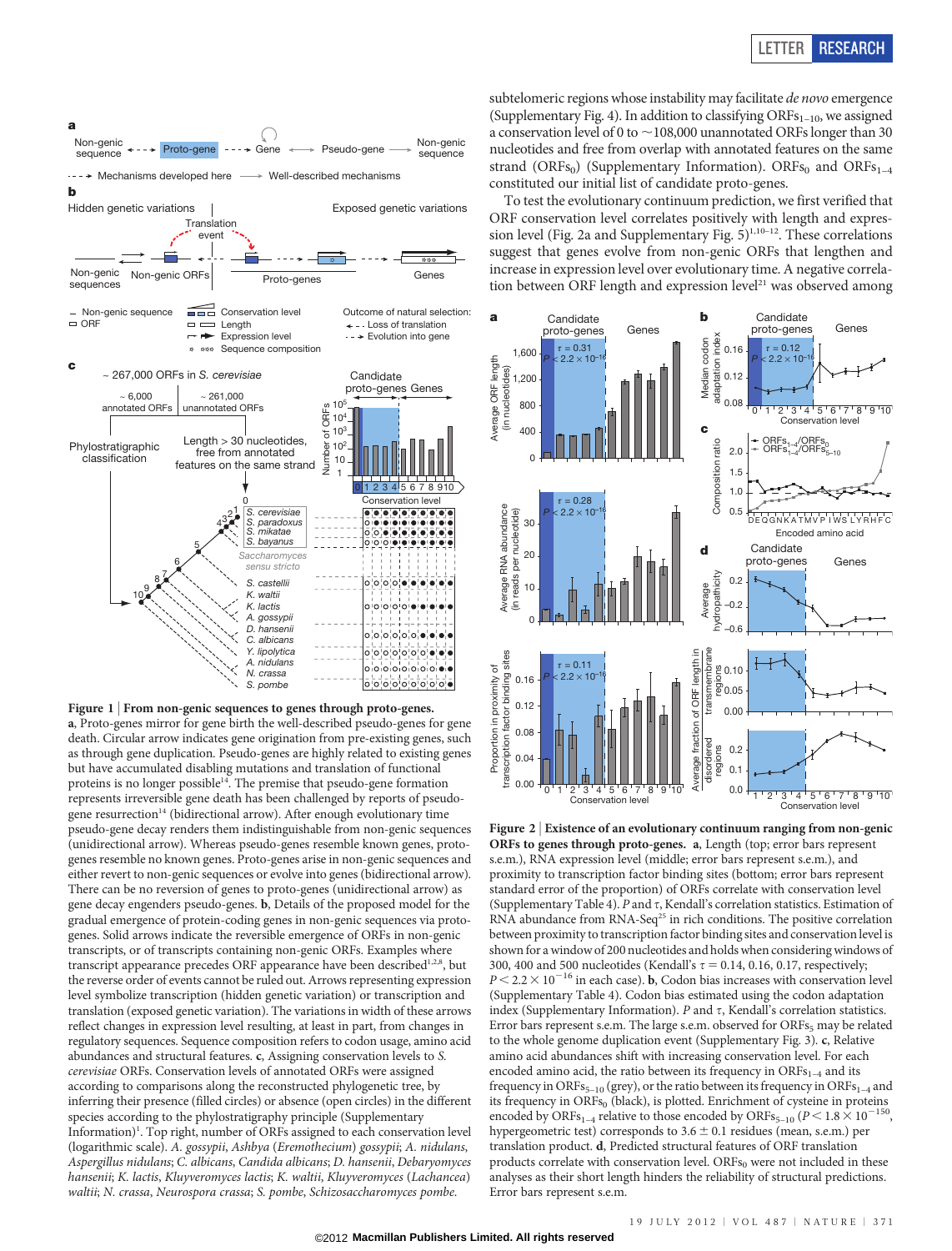ORFs<sub>5–10</sub>, but not among ORFs<sub>1–4</sub> (Supplementary Fig. 5). Thus, some ORFs may increase in expression level at different rates than they increase in length over evolutionary time. Lengthening of ORFs could occur by loss of stop codons, possibly following translational readthrough, by shift of start codons or by duplication followed by fusion with other ORFs<sup>10,22</sup>. Increase in ORF expression level could be mediated by recruitment of existing regulatory elements<sup>1</sup>. The proportion of ORFs located in the vicinity of transcription factor binding sites increases with conservation level, suggesting that novel regulatory elements could also emerge (Fig. 2a)<sup>1</sup>.

In line with a study of codon evolution in metazoans<sup>23</sup>, we observed a positive correlation between codon usage bias and conservation level (Fig. 2b). Relative abundances of amino acids in proteins encoded by ORFs<sub>1-4</sub> show levels intermediate between those in proteins encoded by ORFs<sub>5-10</sub> and in hypothetical translation products of ORFs<sub>0</sub> (Fig. 2c), similar to observations in bacteria<sup>24</sup>. Probably owing to this biased sequence composition, ORFs<sub>1-4</sub> exhibit a higher hydropathicity, a higher tendency to form transmembrane regions and a lower propensity for intrinsic structural disorder<sup>10</sup> than ORFs<sub>5-10</sub> (Fig. 2d). Taken together, our observations support the existence of an evolutionary continuum ranging from non-genic ORFs to genes.

To assess the extent of non-genic translation, we searched for signatures of translation of  $ORFs_0$  at genome scale in a ribosome footprinting data set generated in both rich and starvation conditions<sup>25</sup>. In this data set,  $\sim$  1% of sequencing reads could not be mapped to ORFs<sub>1-10</sub>. We developed a stringent pipeline to detect unequivocal translation signatures for ORFs<sub>0</sub> located on transcripts associated with ribosomes (Fig. 3a and Supplementary Fig. 6). We found that 1,139 of  $\sim$  108,000 ORFs<sub>0</sub> show such evidence of translation (ORFs<sub>0</sub><sup>+</sup>). This number is significantly higher than expected if the ribosome footprinting assay was non-specific, or if the presence of ribosomes on non-genic transcripts was unrelated to the presence of  $ORFs<sub>0</sub>$ (Fig. 3b). These ORFs<sub>0</sub><sup>+</sup> are enriched in adenine at position -3 from the start codon, which probably favours translation initiation (Fig. 3c and Supplementary Information). We verified that  $\mathrm{ORFs}_{0}^{+}$  did not originate from gene duplication or cross-species transfer and are not genes that have failed to be annotated due to their short length (Supplementary Information). The  $1,139$  ORFs<sub>0</sub><sup>+</sup> therefore appear to be translated non-genic ORFs.

We detected strong differential translation of  $\mathrm{ORFs}_{0}^{+}$  and  $\mathrm{ORFs}_{1-4}$ in starvation or rich conditions, whereas most  $ORFs_{5-10}$  are translated in both conditions (Fig. 3d and Supplementary Fig. 6). We found that the binding sites of four transcription factors involved in mating and stress response are preferentially located close to ORFs $_{\rm 0}^{+}$  and ORFs $_{\rm 1-4}$ (Supplementary Table 1) and that  $ORFs_{1-4}$  are enriched in the Gene Ontology term "response to stress" (Supplementary Table 2). Recently emerged ORFs may provide adaptive functions in response to environmental stress.

Retention by natural selection was measured by comparing the genome sequences of eight S. cerevisiae strains to evaluate the tendency of ORF sequences to be purged of non-synonymous mutations (purifying selection) relative to expectations under neutral evolution. Most  $\overline{ORFs_0}^+$  and  $\overline{ORFs_{1-4}}$  do not exhibit a significant deviation from neutral evolution, yet  $\sim$ 3% of ORFs<sub>0</sub><sup>+</sup> and 9–25% of ORFs<sub>1–4</sub> appear under purifying selection (Fig. 3e). This fraction increases with conservation level, in line with the proposed evolutionary continuum (Supplementary Fig. 7 and Supplementary Information). Our observations suggest that recently emerged ORFs occasionally acquire adaptive functions that are retained by natural selection, in agreement with findings in primates and with evolutionary models derived from inter-species comparisons<sup>12,13,26</sup>.

Overall, our results show that de novo gene birth could proceed through proto-genes. From the initial comprehensive set of candidate proto-genes (all ORFs<sub>0</sub> and ORFs<sub>1–4</sub>), we excluded ORFs<sub>0</sub> that seem to lack translation signatures according to our stringent pipeline (Supplementary Fig. 6). The  $25$  ORFs<sub>4</sub> that are longer than  $300$ 



Figure 3 <sup>|</sup> Translation and adaptive potential of recently emerged ORFs. **a**, Example of an  $\text{ORF}_0^+$  showing signatures of translation in starvation conditions. Syntenic regions in Saccharomyces sensu stricto species are aligned. Orange and black boxes indicate in-frame start and stop sites, respectively. SCER, S. cerevisiae; SPAR, S. paradoxus; SMIK, S. mikatae; SBAY, S. bayanus. **b**, Significance of the observed number of  $\mathrm{ORFs}_0^+$ . Distribution of the number of ORFs $_0$  expected to show signatures of translation if the ribosome footprinting assay were non-specific (as modelled by randomizing footprint reads positions 100 times; squares), or if the presence of ribosomes on nongenic transcripts were not related to the presence of  $\text{ORFs}_0$  (as modelled by randomizing ORFs<sub>0</sub> positions 100 times; circles). P, empirical P value. c, AUG context of ORFs with and without translation signatures. The presence of an adenine at position  $-3$  from the start codon indicates optimum AUG context (Supplementary Information). P and  $\tau$ , Kendall's correlation statistics. Asterisks mark significant differences between ORFs with and without translation signatures ( $P < 0.05$ , Fisher's exact test). d, Candidate proto-genes tend to undergo condition-specific translation. e, Signatures of intra-species purifying selection. The positive correlation (Supplementary Table 4) holds when only considering ORFs that are free from overlap with  $ORFs<sub>1-10</sub>$ (Supplementary Fig. 7), and is not entirely driven by the interdependence between strength of purifying selection and expression level (Supplementary Information)29,30. Asterisk marks a significant difference in proportion of ORFs under significant intra-species purifying selection between  $\overline{\text{ORFs}}_0^+$  and  $\overline{\text{ORFs}}_1$  $(P = 0.0001$ , hypergeometric test). P and  $\tau$ , Kendall's correlation statistics. Error bars represent standard error of the proportion in all panels.

nucleotides, show signatures of translation and are under purifying selection, can confidently be considered genes despite being weakly conserved (Fig. 4a and Supplementary Fig. 8). The remaining 1,891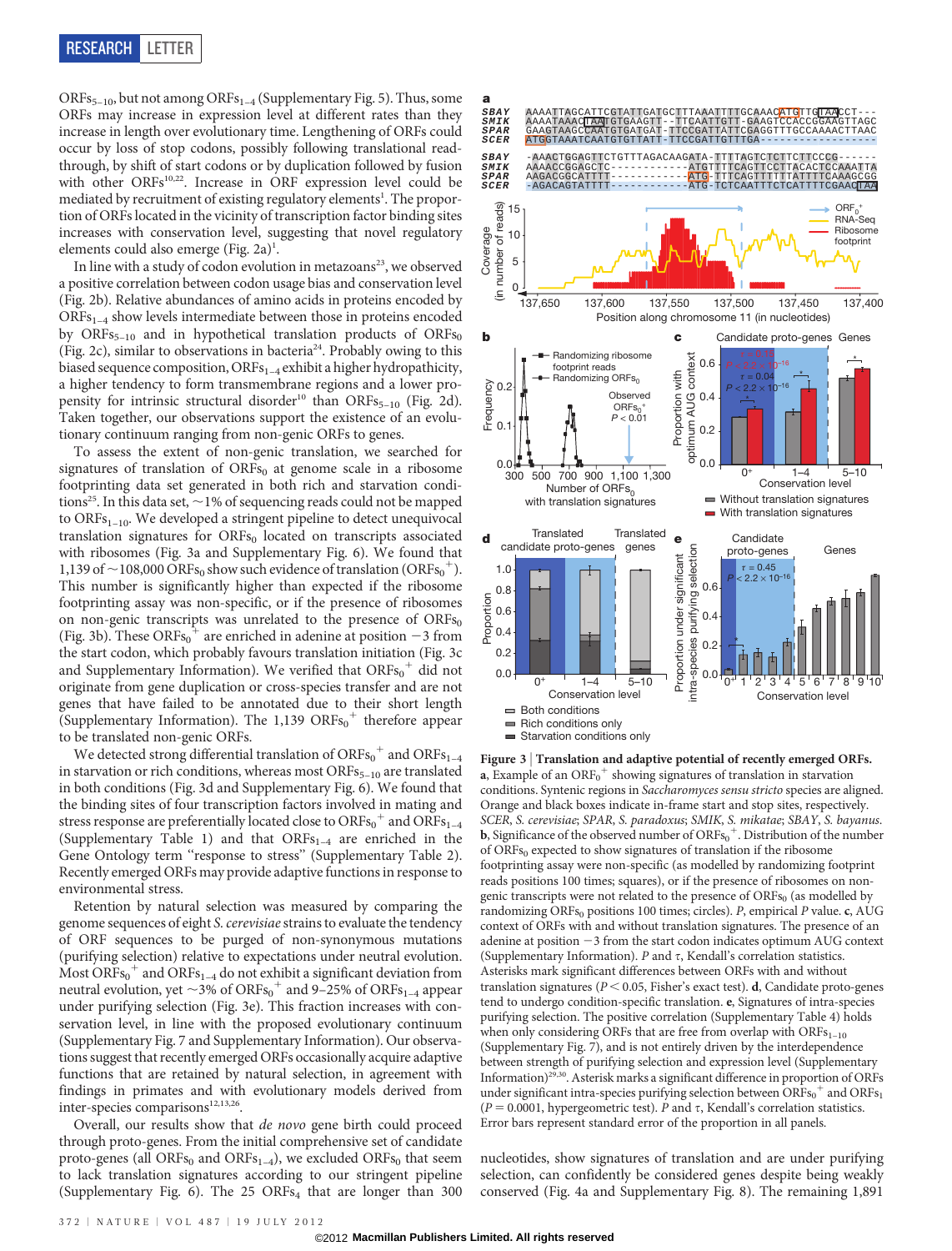## LETTER RESEARCH



Figure 4  $|$  Identification of proto-genes in a continuum ranging from non-genic ORFs to genes. a, Characterization of candidate proto-genes (ORFs $^{\rm o+}$  and  $ORFs_{1-4}$ ). Venn diagram not drawn to scale. **b**, The binary model of annotation (top) and the proposed continuum (bottom).

ORFs (1,139 ORFs $_0^+$  and 752 ORFs<sub>1-4</sub>) present characteristics intermediate between non-genic ORFs and genes, meeting our proto-gene designation (Supplementary Table 3). We propose to place these ORFs in a continuum where strict annotation boundaries no longer have to be set (Fig. 4b).

Gene birth mechanisms involving re-organization of pre-existing genes, notably following gene duplication, have long been regarded as the predominant source of evolutionary innovation $1,2$ . Since the split between S. cerevisiae and S. paradoxus, sporadic gene duplications have generated between one and five novel genes<sup>27</sup>. In contrast, 19 of the 143 ORFs<sub>1</sub> that arose *de novo* during the same evolutionary period were found under purifying selection. Therefore, de novo gene birth seems to be more prevalent than previously supposed<sup>3,10,12</sup>, in agreement with recent estimations in humans and other primates<sup>1,9</sup>. The involvement of proto-genes in de novo emergence of protein-coding genes in S. cerevisiae probably holds for other species and may extend to RNA genes and regulatory elements. Examination of translation program remodelling upon stress, in light of our evolutionary model, may further understanding of phenotypic diversity and plasticity of cellular systems<sup>7,28</sup>.

## METHODS SUMMARY

Detection of translation signatures. The mapping of ribosome footprint reads to ORFs does not necessarily indicate full-length, ORF-specific translation events<sup>6,25</sup>. To model the number of  $\overline{{\rm ORFs}_0}^+$  expected if the detected presence of ribosomes on non-genic sequences was not related to the presence of  $\mathrm{ORFs}_{0}$ , we randomized the positions of  $ORFs<sub>0</sub>$  while maintaining their length distribution and the observed positions of RNA-Seq and footprint reads. To model the number of  $ORFs_0$ <sup>+</sup> expected if footprint reads observed outside of annotated ORFs were non-specific, we randomized the positions of footprint reads throughout nongenic sequences while maintaining the length distribution of footprint reads, the positions of RNA-Seq reads and the positions of  $ORFs<sub>0</sub>$ . We optimized three parameters with regard to these two null models: (1) the proportion of ORF length covered in RNA-Seq and footprint reads was fixed at 50% minimum; (2) the factor by which the number of footprint reads per nucleotide in the ORF should be higher than the number of footprint reads per nucleotide in surrounding up- and downstream windows was fixed at a minimum of 5; and (3) the size of these windows was fixed at 300 nucleotides. Any two  $ORFs<sub>0</sub>$  that partially overlap on the same strand and show translation signatures in the same experimental conditions were both eliminated from the set of  $\mathrm{ORFs}_0$  considered to show translation signatures. Significant purifying selection signatures. We estimated the number of synonymous mutations per synonymous site (dS) and the number of non-synonymous mutations per non-synonymous site (dN) for each ORF present without disruptive mutations in eight S. cerevisiae strains. The likelihood of the dN/dS ratio was determined under two distinct null models: assuming neutral evolution (the rates of synonymous and non-synonymous substitutions are equal) and not assuming

neutral evolution. All ORFs with  $dN/dS < 1$  and  $P < 0.05$  (chi-squared distribution of likelihoods with one degree of freedom) were considered to be subject to significant purifying selection.

## Received 2 November 2011; accepted 8 May 2012. Published online 24 June 2012.

- 1. Tautz, D. & Domazet-Loso, T. The evolutionary origin of orphan genes. Nature Rev. Genet. 12, 692-702 (2011).
- Kaessmann, H. Origins, evolution, and phenotypic impact of new genes. Genome Res. 20, 1313–1326 (2010).
- Jacob, F. Evolution and tinkering. Science 196, 1161–1166 (1977).
- 4. Siepel, A. Darwinian alchemy: human genes from noncoding DNA. Genome Res. 19, 1693–1695 (2009).
- 5. Khalturin, K., Hemmrich, G., Fraune, S., Augustin, R. & Bosch, T. C. More than just orphans: are taxonomically-restricted genes important in evolution? Trends Genet. 25, 404–413 (2009).
- Wilson, B. A. & Masel, J. Putatively noncoding transcripts show extensive association with ribosomes. Genome Biol. Evol. 3, 1245-1252 (2011).
- Jarosz, D. F., Taipale, M. & Lindquist, S. Protein homeostasis and the phenotypic manifestation of genetic diversity: principles and mechanisms. Annu. Rev. Genet. 44, 189–216 (2010).
- Cai, J., Zhao, R., Jiang, H. & Wang, W. De novo origination of a new protein-coding gene in Saccharomyces cerevisiae. Genetics 179, 487-496 (2008).
- Wu, D. D., Irwin, D. M. & Zhang, Y. P. De novo origin of human protein-coding genes. PLoS Genet. 7, e1002379 (2011).
- 10. Ekman, D. & Elofsson, A. Identifying and quantifying orphan protein sequences in fungi. J. Mol. Biol. 396, 396–405 (2010).
- 11. Lipman, D. J., Souvorov, A., Koonin, E. V., Panchenko, A. R. & Tatusova, T. A. The relationship of protein conservation and sequence length. BMC Evol. Biol. 2, 20  $(2002)$
- 12. Wolf, Y. I., Novichkov, P. S., Karev, G. P., Koonin, E. V. & Lipman, D. J. The universal distribution of evolutionary rates of genes and distinct characteristics of eukaryotic genes of different apparent ages. Proc. Natl Acad. Sci. USA 106, 7273–7280  $(2009)$
- 13. Cai, J. J. & Petrov, D. A. Relaxed purifying selection and possibly high rate of adaptation in primate lineage-specific genes. Genome Biol. Evol. 2, 393–409  $(2010)$
- 14. Zheng, D. & Gerstein, M. B. The ambiguous boundary between genes and pseudogenes: the dead rise up, or do they? Trends Genet. 23, 219–224 (2007).
- 15. Oliver, S. G. et al. The complete DNA sequence of yeast chromosome III. Nature 357, 38–46 (1992).
- 16. Fisk, D. G. et al. Saccharomyces cerevisiae S288C genome annotation: a working hypothesis. Yeast 23, 857-865 (2006).
- 17. Nagalakshmi, U. et al. The transcriptional landscape of the yeast genome defined by RNA sequencing. Science 320, 1344–1349 (2008).
- 18. Boyer, J. et al. Large-scale exploration of growth inhibition caused by overexpression of genomic fragments in Saccharomyces cerevisiae. Genome Biol. 5, R72 (2004).
- 19. Brar, G. A. et al. High-resolution view of the yeast meiotic program revealed by ribosome profiling. Science 335, 552–557 (2012).
- 20. Li, Q. R. et al. Revisiting the Saccharomyces cerevisiae predicted ORFeome. Genome Res. 18, 1294–1303 (2008).
- 21. Jansen, R. & Gerstein, M. Analysis of the yeast transcriptome with structural and functional categories: characterizing highly expressed proteins. Nucleic Acids Res. 28, 1481–1488 (2000).